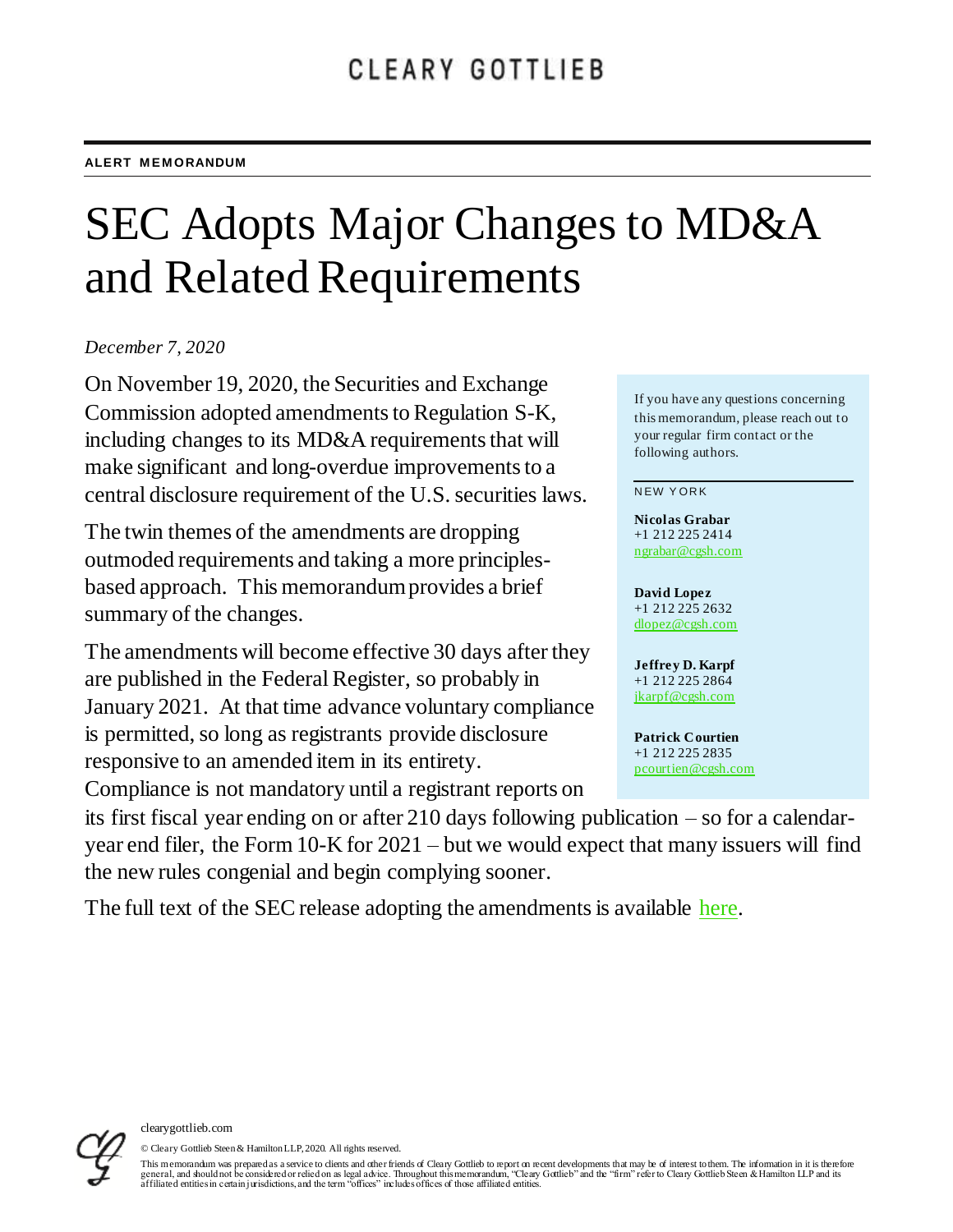## **Background and context**

The amendments were proposed on January 30, 2020 (the full text of the proposals is available [here\)](https://www.sec.gov/rules/proposed/2020/33-10750.pdf) and have been adopted generally as proposed. The changes are based in large part on the SEC staff's November 2016 Report on Modernization and Simplification of Regulation S-K, as well as a July 2016 concept release on the business and financial disclosure requirements in Regulation S-K. They are part of a broader "disclosure effectiveness initiative" (DEI) undertaken by the SEC and its staff, partly at the direction of Congress under the 2012 Jumpstart Our Business Startups (JOBS) Act and the 2015 Fixing America's Surface Transportation (FAST) Act. The stated objective of the DEI is to improve the SEC disclosure regime for both investors and registrants. See Cleary Gottlieb's Disclosure Simplification Explainer [here.](https://www.clearygottlieb.com/-/media/Files/DSE/Disclosure-Effectiveness-Initiative-Chart.pdf)

These amendments are among the more consequential components of the DEI, while some of the prior rulemaking has been fairly technical. They address MD&A, which is a core disclosure requirement under the SEC's forms, and they include some major changes. The general orientation of the changes – dropping requirements that have become obsolete, replacing prescriptive rules with principles-based requirements, and clarifying requirements that have not previously been properly codified – is sensible and provides registrants with increased flexibility.

The two Democratic Commissioners jointly dissented from the adoption of these amendments, as they have for most of the Commission's major rulemaking over the past year. Their dissent focused mainly on the Commission's failure to address climate risk with specific disclosure requirements, and it underlined a contrast in regulatory philosophy between principlesbased requirements and standardized disclosures that facilitate comparison. The principles-based approach has dominated recent SEC rulemaking on disclosure, and it was ardently defended in recent public statements by Jay Clayton and William Hinman.<sup>1</sup> Of

course, they are leaving the SEC, and beginning in 2021 the dissenters' view may be ascendant.

#### **Major elements of the amendments**

The most significant elements of the amendments are summarized below. Parallel amendments also apply to disclosures provided by foreign private issuers in annual reports on Form 20-F. 2

- *New Language Describing the Principal Objectives of MD&A*. The amendments add a new Item 303(a) stating the purposes of MD&A disclosure. The language codifies longstanding SEC guidance that states that a registrant should provide a narrative explanation of its financial statements that enables investors to see the registrant "through the eyes of management." It also emphasizes the importance of statistical data in enhancing a reader's understanding of the registrant's financial condition and results of operations.
- *Elimination of the Requirement for 5 Years of "Selected Financial Data."* The amendments eliminate Item 301 of Regulation S-K, which requires most registrants to furnish selected financial data in comparative tabular form for each of the registrant's last five fiscal years. Item 301 disclosure is currently required in an annual report on Form 10-K or a registration statement on Form S-1.

The SEC noted that for reporting companies, financial data from earlier years is readily available, unlike when the precursor to Item 301 was adopted in 1970. In particular, the tagging of financial information using eXtensible Business Reporting Language (XBRL) has facilitated access

l

l <sup>1</sup> See Putting Principles into Practice, the SEC from 20172020 (Nov. 19, 2020), availabl[e here](https://www.sec.gov/news/speech/clayton-economic-club-ny-2020-11-19), and The Regulation of

Corporation Finance – A Principles-Based Approach(Nov. 18, 2020), availabl[e here.](https://www.sec.gov/news/speech/hinman-regulation-corporation-finance-2020-11-18)

<sup>&</sup>lt;sup>2</sup> Item 5 of Form 20-F provides the requirements for "Operating and Financial Review and Prospects," which is analogous to the MD&A requirements applicable to domestic issuers under Item 303 of Regulation S-K. Although the general concepts are similar, the wording differs substantially, and the amendments are different as well. For the most part, the effect is to converge the requirements of Form 20-F and Regulation S-K Item 303.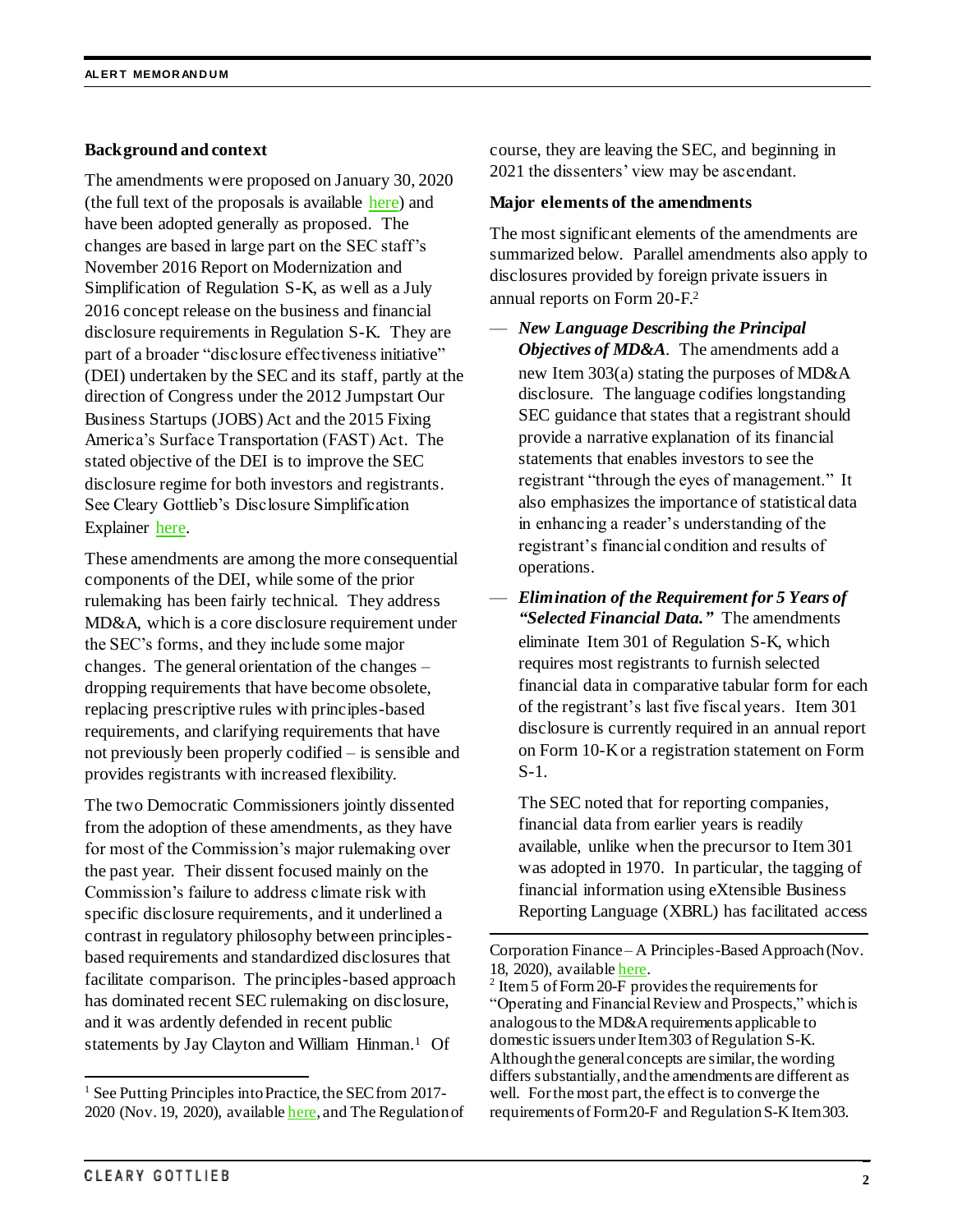to information in the financial statements that selected financial data was meant to highlight. For IPO issuers, there are no prior filings to reference, but the SEC noted that emerging growth companies (EGCs), which represent a high proportion of IPOs, are already permitted to exclude disclosure of the earlier two of the five years required by Item 301. The adopting release notes that registrants may continue to include a tabular presentation of financial information to the extent that such presentation would be useful for understanding MD&A disclosure.

— *Elimination of the 8-Quarter Table*. Item 302(a) of Regulation S-K, which applies to an annual report on Form 10-K or a registration statement on Form S-1, requires tabular disclosure of selected financial data for each quarter within the two most recent fiscal years. The amendments replace that requirement with a requirement to disclose material retrospective changes (e.g., error corrections, certain dispositions and reorganizations or changes in accounting principles). Disclosure is only required when there are retrospective changes that pertain to quarterly financial data within the two most recent fiscal years and that, individually or in the aggregate, are material. If so, the registrant must provide an explanation of the reasons for the changes, and summary financial information for each affected quarter and the fourth quarter in the affected year.

For a registrant that is a year or more out from its IPO, the data for the first three quarters that Item 302(a) currently requires can be found in prior quarterly reports and the fourth quarter data generally can be calculated from the annual report. If retrospective changes apply to that information, the amended Item 302(a) will require tabular disclosures by quarter.

Item 302(a) will no longer require a description of the effect of any discontinued operations and unusual or infrequently occurring items. The purpose of this requirement is addressed by other requirements, including MD&A (requiring a

discussion of unusual events that materially affect reported income and trends and uncertainties that have an impact on net sales, revenues, or operating income), and by U.S. GAAP disclosure rules (requiring disclosure of disposals of components of an entity and unusual or infrequently occurring items for the fourth quarter).

— *Elimination of the Contractual Obligations Table*. The amendments eliminate the requirement for a table of contractual obligations under Item  $303(a)(5)$ . The SEC believes that eliminating the requirement will not result in a loss of material information to investors given the overlap with information required under accounting standards. Instead of the contractual obligations table, the amendments add a requirement in Item 303(b)(1) to discuss material cash requirements from known contractual and other obligations, including but not limited to commitments for capital expenditures. Disclosures under this requirement must specify the type of obligation (e.g., lease obligation, purchase obligation, or other balance sheet liability) and the relevant time period for the related cash requirements.

Like many of the other amendments, the elimination of the contractual obligations table is intended to reduce redundancy and streamline disclosure. The enhanced disclosure requirement as to material cash requirements largely tracks existing SEC guidance and may not require extensive new information.

— *Requirement for Critical Accounting Estimates Disclosure*. The amendments add a requirement, in Item 303(b) of Regulation S-K, to disclose critical accounting estimates, codifying longstanding SEC guidance on the subject. A critical accounting estimate is defined as an estimate made in accordance with generally accepted accounting principles that involves a significant level of estimation uncertainty and has had or is reasonably likely to have a material impact on the registrant's financial condition or results of operations. The new requirement calls for both qualitative and quantitative information to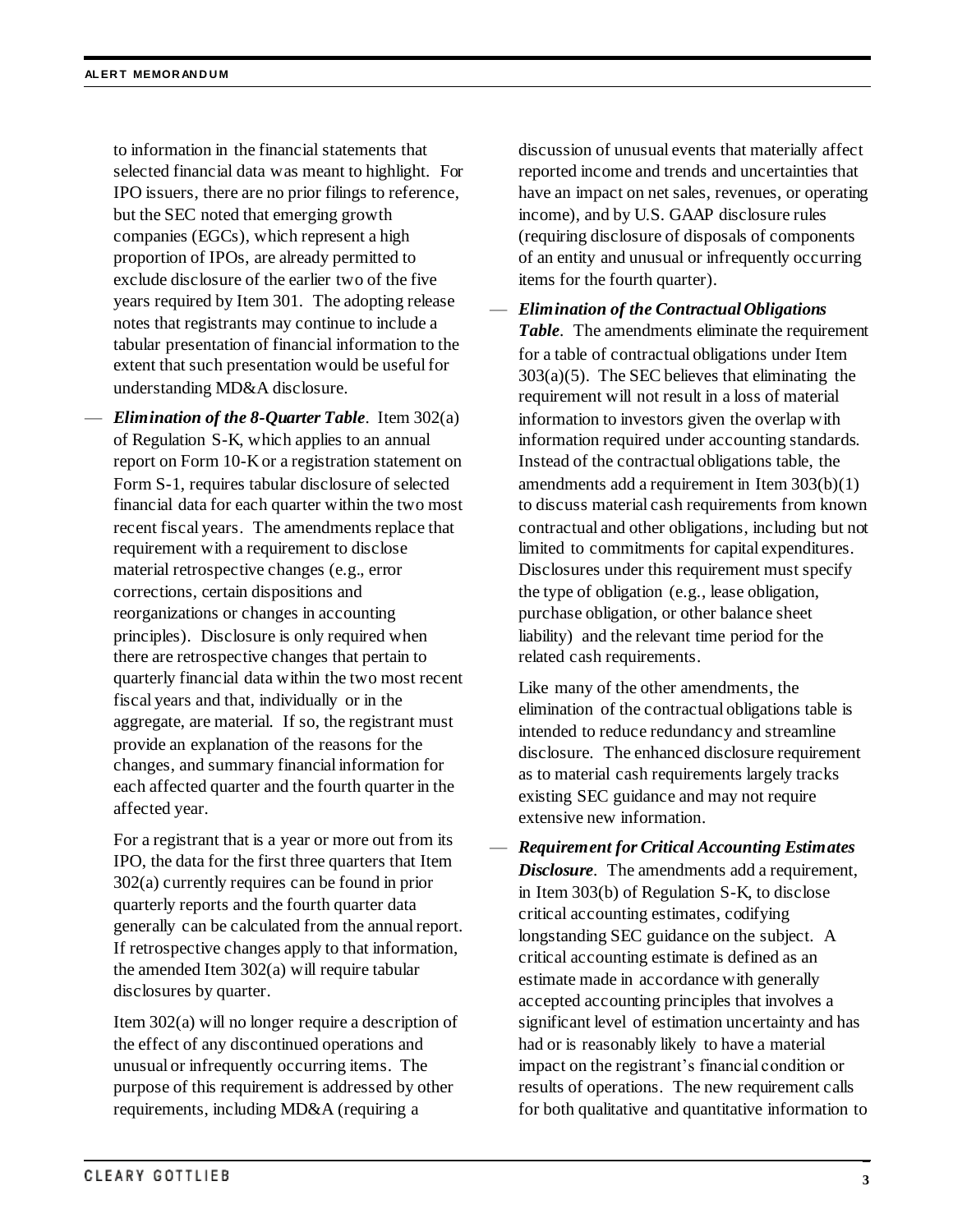convey estimation uncertainty and financial impact of the estimate, but in each case only to the extent such information is material and reasonably available. 3

SEC guidance has called for disclosure of critical accounting estimates since 2003<sup>4</sup> , and registrants sometimes provide disclosure that duplicates information in the required note to the financial statements on significant accounting policies. The new rule includes an instruction specifying that the disclosure of critical accounting estimates must supplement, but not duplicate, the description of accounting policies or other disclosures in the notes to the financial statements.

— *Elimination of Separate Section on Off-balance Sheet Arrangements*. Current Item 303(a)(4) requires a separately captioned section of MD&A with disclosures about off-balance sheet arrangements, which – in an echo of the Enron scandal of the early 2000s – are defined specifically to capture derivatives on the registrant's own equity. The amendments eliminate this requirement, and they add an instruction emphasizing the importance of discussing off-balance-sheet obligations in the broader context of MD&A disclosure when they have or are reasonably likely to have a material current or future effect.

The adopting release notes that changes in U.S. GAAP since the implementation of Item  $303(a)(4)$ have resulted in substantial disclosure overlap. The change is intended to encourage a more principles-based approach to disclosure about offbalance sheet arrangements.

— *New Flexibility in Quarter-by-Quarter Comparisons*. In a quarterly report on Form 10-Q, current Item 303(b) requires that MD&A compare the most recent quarter to the comparable quarter of the prior year. Under the amendments, MD&A in a quarterly report on Form 10-Q may compare the most recent quarter to either the corresponding quarter of the prior year or the immediately preceding quarter. If a registrant changes from one approach to the other, it must explain the reason for the change and present both comparisons in the filing when it first makes the change.

In making this change, the SEC recognized that not all businesses are seasonal and that a comparison to the corresponding quarter of the preceding year (as is currently required) may not be as meaningful as a comparison to the preceding quarter.

### **Other amendments**

Other elements of the amendments include:

- Elimination of unnecessary cross-references to industry guides in Instructions 13 and 14 of Item 303(a).
- $-$  Amendment of current Item 303(a)(3)(iii) to clarify that a registrant should discuss *material changes*(as opposed to only *material increases*) from period to period in net sales or revenue.
- Elimination of current Item  $303(a)(3)(iv)$ , which requires registrants to discuss the impact of inflation and changing prices.
- Simplification of current Item 303(b) by eliminating certain instructions and providing cross-references to similar instructions in current Item 303(a).
- Retention of current Item 302(b), *Information About Oil and Gas Producing Activities*, which was initially proposed to be eliminated and may be reconsidered in the future, subject to the Financial Accounting Standards Board's amendment of U.S. GAAP to require the disclosure called for by Item 302(b).

l

<sup>&</sup>lt;sup>3</sup> In amended Form 20-F, this requirement does not apply to an issuer that uses IFRS, because IFRS has a similar requirement applicable to the notes to the financial statements. See IFRS 1, paragraph 129, and see Proposing Release at notes 245 and 247.

<sup>4</sup> See Commission Guidance Regarding Management's Discussion and Analysis of Financial Condition and Results of Operation (Dec. 19, 2003), availabl[e here](https://www.sec.gov/rules/interp/33-8350.htm).